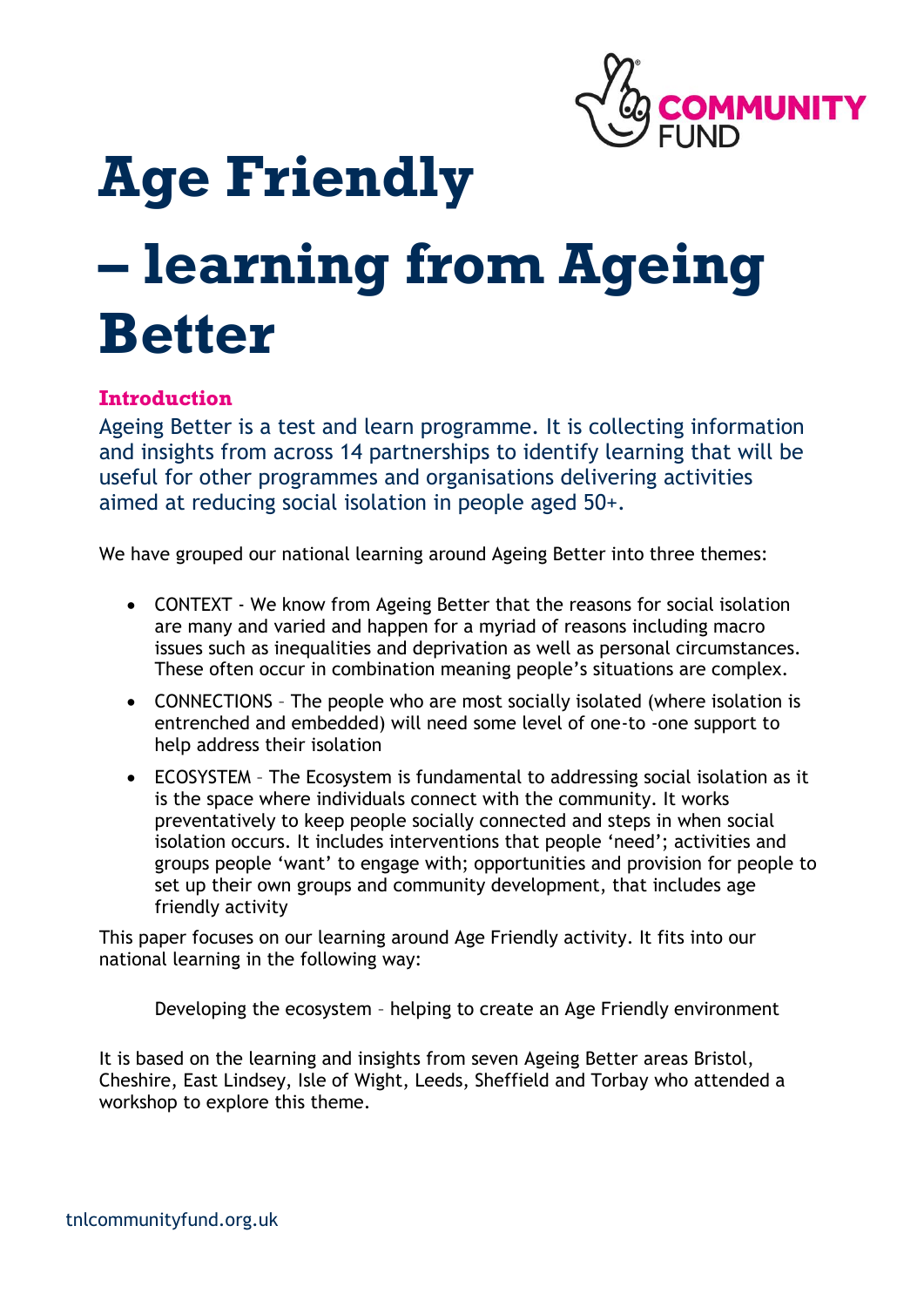At the end of this report we provide links to specific learning reports from Ageing Better areas on this topic.

### **Age Friendly**

The Age Friendly Communities Framework was developed by the World Health Organisation (WHO). The aim of an Age Friendly Community is defined by the Centre for Ageing Better*<sup>1</sup>* as "*a place where people of all ages are able to live healthy and active later lives. These places make it possible for people to continue to stay in their homes, participate in the activities they value and contribute to their communities for as long as possible."*

Age Friendly Communities actively involve older people and bring together the voluntary, public and private sector to work alongside communities to help make changes to the physical and social environment. WHO has identified eight domains for Age Friendly communities. These are:

- Outdoor spaces and building
- Transport
- Housing
- Social participation
- Respect and social inclusion
- Civic participation and employment
- Communication and information
- Community support and health service

Communities can gain Age Friendly Community status by gaining commitment from local political leadership, undertaking baseline assessments of the community and developing an action plan.

Across Ageing Better, Age Friendly has become an increasingly important area of work. Age Friendly has the potential to be a local vehicle for retaining the engagement of older people as well as for holding and sharing the knowledge and learning which Ageing Better has developed. At this stage of Ageing Better (year 6) there are both areas who have already achieved Age Friendly status and those currently working towards achieving it.

We heard that there was a mix of approaches in deciding how to pursue Age Friendly status:

- Ageing Better was building on an existing platform in some areas there was a long-standing commitment to become an Age Friendly Community and they were already part of the WHO network. This was the case for Time to Shine in Leeds where Ageing Better was adding to the work already planned across the city
- Becoming an Age Friendly Community was part of the early Ageing Better planning – in some areas gaining the Age Friendly status was built into the project plan. Both Bristol Ageing Better and Age Friendly Island (Isle of Wight, IOW) took this approach

 $\overline{a}$ 

<sup>1</sup> <https://www.ageing-better.org.uk/age-friendly-communities>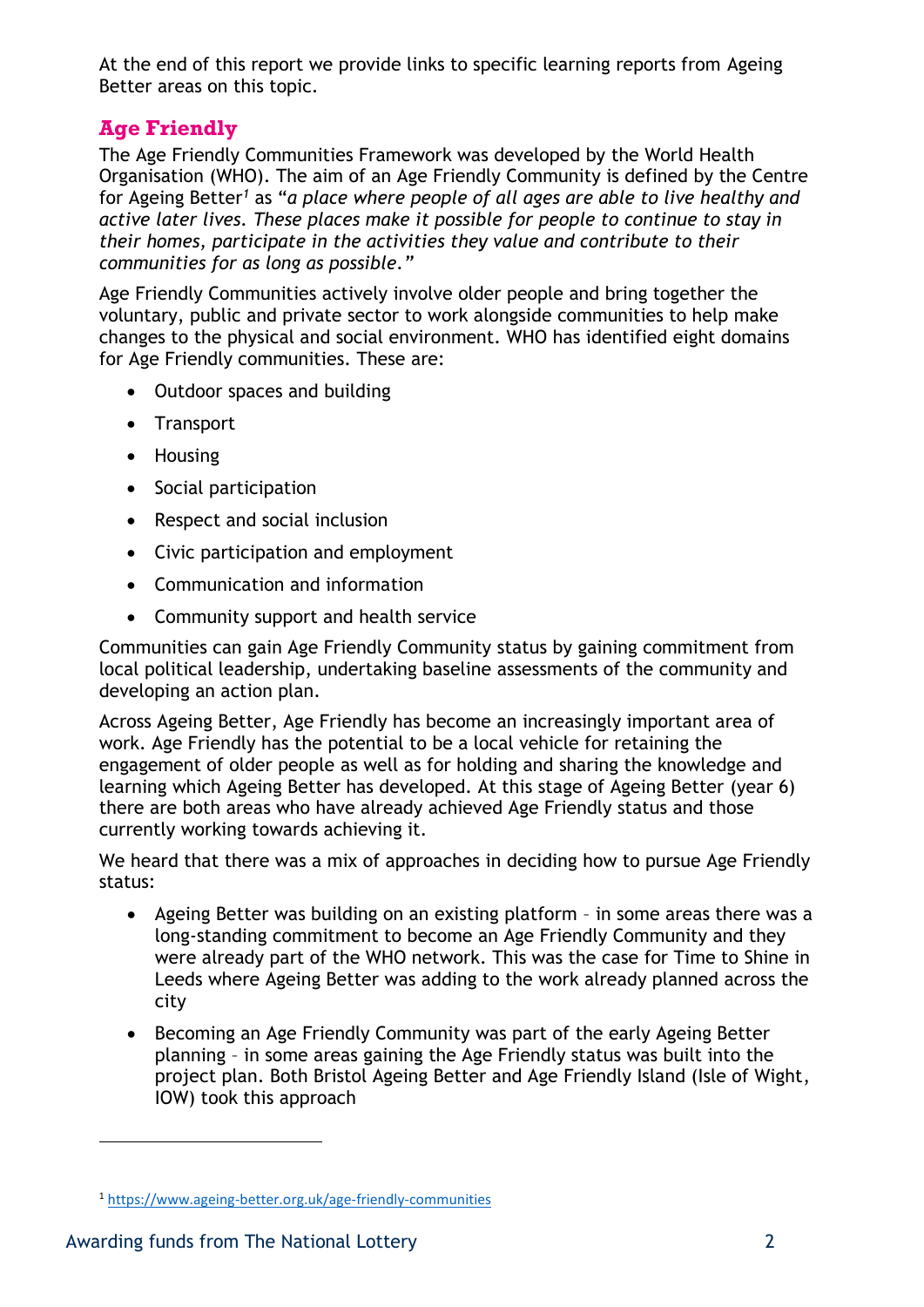• Becoming an Age Friendly Community became part of the legacy planning for Ageing Better – in some areas the decision to become an Age Friendly Community emerged later in the Programme and went on to link into the planning that was done around legacy. In these areas a commitment was made to work towards gaining Age Friendly status. This is the case in Brightlife (Cheshire) and in T.E.D (East Lindsey)

Our learning from Ageing Better is that for those areas working towards Age Friendly status or having already achieved Age Friendly status, the process can really act as a catalyst and focus to help bring together the voluntary and public sector and wider communities. This helps bring partners together to work towards a common goal.

We have found, however, that Age Friendly is not without its challenges. Although most areas were successful in achieving letters of support from political leadership there was then a perception, that Age Friendly was "complete". Ageing Better was able to help keep Age Friendly on the agenda and drive Age Friendly activity as it provided a resource to help deliver elements of the subsequent plan. We found it was important to continually prove the worth of Age Friendly activities. This was particularly important where a local authority had shifting priorities and there was as a result a need to keep Age Friendly on the agenda and to champion its worth.

We identified a wide range of tools and techniques for helping to evidence the worth of Age Friendly activities. However, we also recognized that evidencing success with some Age Friendly activities could be a considerable challenge. Where we were able to demonstrate achievements, we heard that areas had made use of tools including:

- Telling the story keeping a record of all the activities undertaken and the feedback and insight provided as the Age Friendly activities developed. It also helped to build personal relationships with key stakeholders to keep them informed of the activity and successes happening under the Age Friendly umbrella and areas they were particularly interested in
- Evaluating after the event going back to organisations (both public, voluntary and private) after they have engaged to identify the practical changes they had been able to embed
- Looking at satisfaction measures working with private sector organisations to measure changes in customer satisfaction as Age Friendly measures are introduced
- Looking more widely at the data creating a baseline and then exploring changes in some of the key indicators of healthy, active later lives. This could include looking at the rates of falls and people in independent living

Across Ageing Better we also found it was valuable to embed the Age Friendly Communities agenda in a wider network of local plans and strategies which helps gain wider "buy-in". This was successfully done in Leeds where Age Friendly was part of the stated ambition for the Health and Wellbeing strategy.

We also heard that it is important to "translate" the Age Friendly domains into meaningful and practical aims linked to the place being worked within and with an understanding for the local context. Communicating is key as to some people the domains can appear too big to be able to practically relate to.

**Key Message:** Age Friendly Communities can act as a bridge between the voluntary, public, private and community sectors and provide them with a shared focus. Ageing Better has provided areas with an opportunity to resource and show the worth of Age Friendly activities and to help keep them on the agenda.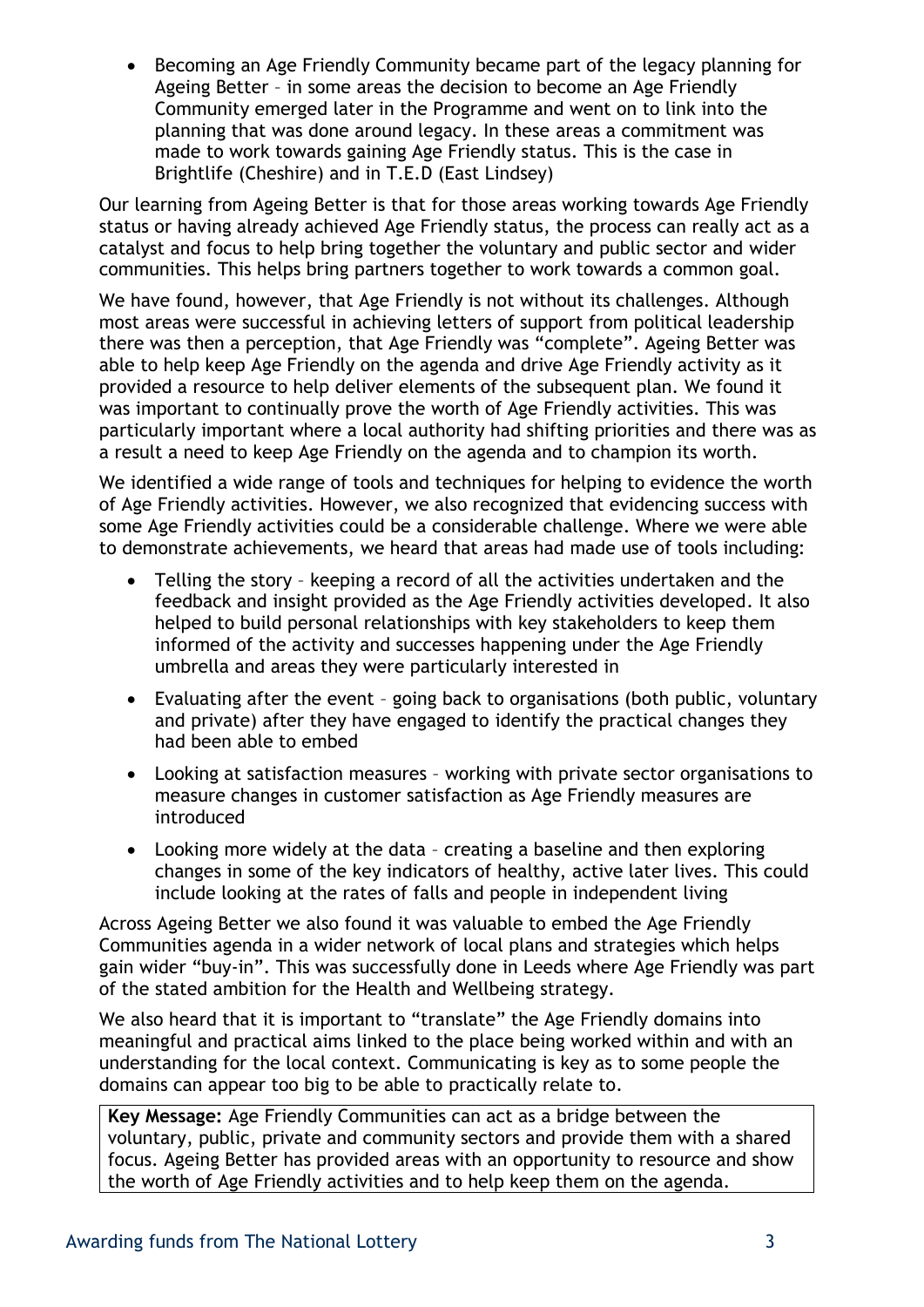Progressing Age Friendly activity benefits from a champion who can help keep Age Friendly on the agenda regardless of shifting political priorities.

#### **Involving older people**

A key part of gaining Age Friendly Community status is the clear involvement of older people throughout the process. Ageing Better was able to support and develop existing and new forums that helped facilitate this. Cheshire, for example, developed an Age Friendly toolkit designed and tested by their Older People's Alliance for use with providers.

We found it was important to make sure participants felt that they had been listened to and that their voice had been heard. Age Friendly Island (IOW) helped achieve this by establishing task and finish groups on specific topics and issues. This helped ensure there was a tight focus on a piece of work and actions and activities were not left too open ended.

We learned it was important to translate some of the jargon used in Age Friendly to make it accessible to the groups. Time to Shine (Leeds) achieved this by reducing the number of WHO domains to help make their work more manageable and accessible. This also helped ensure responsibilities for the different domains were coordinated. It allowed the Local Authority to lead on the transport and housing domains leaving the community to focus on the areas where they could have most influence.

We also learned it was important to manage expectations of the forums. It was important to highlight how long it could take for change on this scale to happen. But it was also important for the forums to make and be made aware of tangible changes being made. We found it was easy to lose people if the work was too big to relate to or too detailed to notice. However, that is not to say the ambitions of the forums cannot be ambitious or substantial. Ageing Well Torbay have formed an older people's Assembly who will continue to lead on the Age Friendly Community work once Ageing Better funding comes to an end.

One of the aims of Ageing Better nationally has been to ensure that people aged 50 and over are "actively involved in their communities, with their views and participation valued more highly" and Age Friendly provides a meaningful, practical evolution for the work many Ageing Better areas have undertaken in supporting the development of assemblies and forums of people aged over 50.

**Key Message:** Age Friendly Communities actively involve older people. The forums should be structured to ensure there is the opportunity for older people to take positive local action. It also helps to organise and manage the domains so responsibility is split between different stakeholders.

#### **Activities and actions**

Across Ageing Better, the forums and staff involved in Age Friendly Community activities have had a large number of notable successes.

We learned from Ageing Better there was often a need to reach out into the public and private sectors to better raise awareness of issues associated with ageing and to provide appropriate training to them. In several areas this has focused on providing training to bus or other transport operators. Age Friendly Island (IOW) developed an Age Friendly training course. This could be "tailored" to the organisation receiving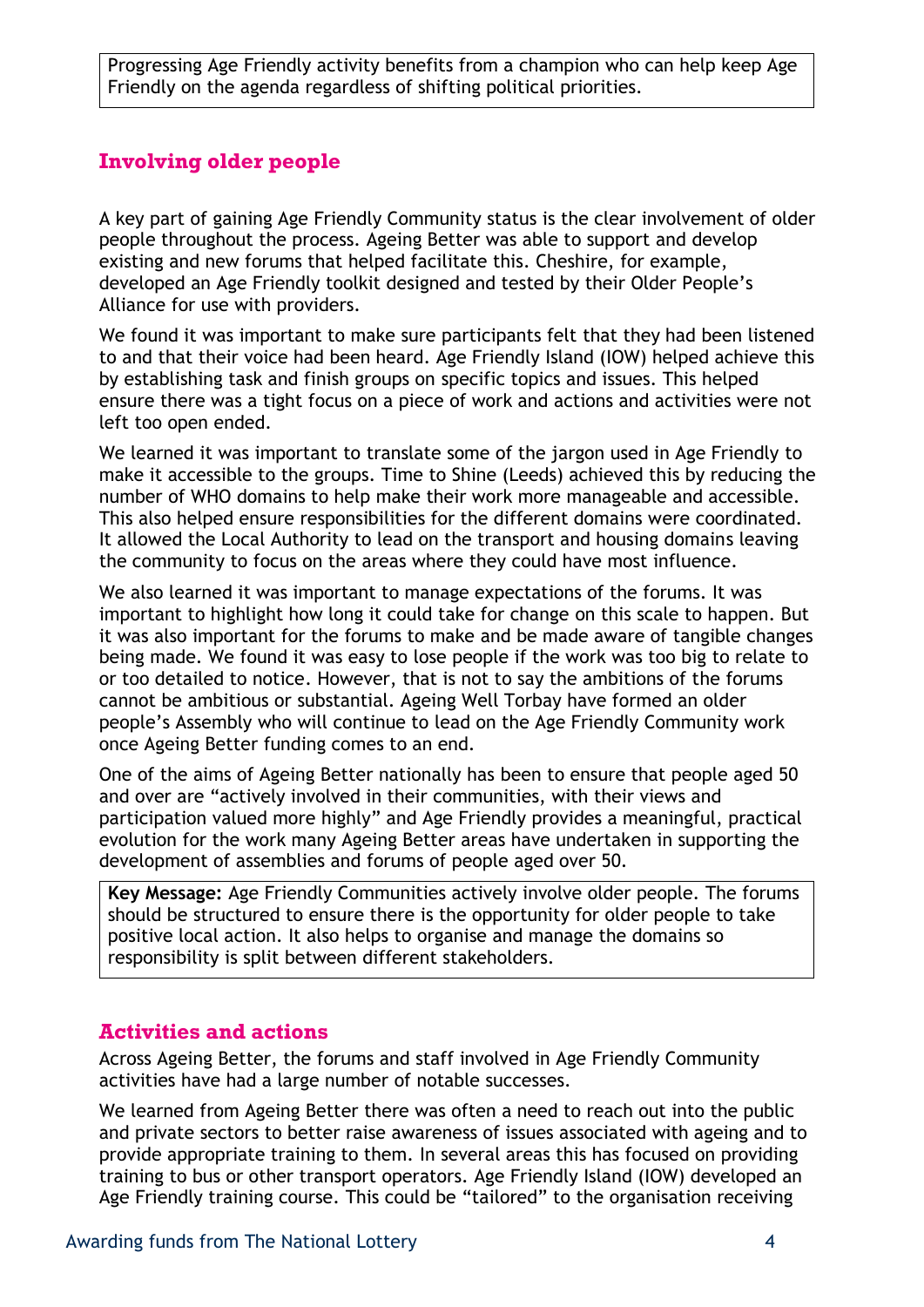the training and covers both the physical and psychological aspects of ageing. They also helped raise awareness of some of the practical challenges people face as they age.

We also found it important to link to other initiatives taking place, particularly those promoting Dementia Friendly activities or training. Time to Shine (Leeds) developed a link with the Leeds Directory which is an online list of businesses that have been screened as suitable to provide a service to older people. This uses a green tick to highlight those businesses that are identified as Age Friendly or Dementia Friendly.

The Age Friendly work has also included making smaller but practical changes in communities that help make the community more accessible to people as they age. Age Friendly Island (IOW) worked with a local supermarket to develop a slow till. This was piloted at Tesco, where they found customer satisfaction increased. Speaking to customers they found there was a perception among customers that staff had time for them. Bristol Ageing Better worked with volunteers to develop a toilet map, which helped identify those businesses willing to make their toilets available and so increasingly people's confidence to travel into town.

T.E.D (East Lindsey) and Bristol Ageing Better have also worked closely with businesses. This has helped raise awareness of the value of the ageing population. In T.E.D the success of their Age Friendly Business initiative has led to the "twinning" of some of their Friendship Groups being located in Age Friendly businesses. Their work with a local shopping centre has resulted in all the retail premises achieving Age Friendly Business awards as well as the introduction of "Banter Benches" where people are encouraged to sit and talk to each other.

Brightlife (Cheshire) through its Social Butterflies initiative encouraged people to get together and have some fun by taking part in a spectacular art project. Community groups, schools, clubs, local businesses and individuals were invited to create decorative butterflies out of wool, paint, wood, wire, flowers or metal and display them (in classrooms, shop windows, parks, gardens and community centres) to show their commitment to being Age-friendly. The butterfly is a symbol of change and transformation and represents the joy and pleasure to be had by staying connected and active in later life.

We also found in Ageing Better there was considerable scope for celebrating success around Age Friendly. Age Better Sheffield held an awards evening to celebrate the contribution of people to ageing in the community whilst Bristol Ageing Better run a Neighbourhood Networks award. This provides a recognition award to communities who identify three positive steps they can take to create an Age Friendly community.

**Key Message:** Age Friendly activities can reach a wide range of different sections of the community. This can include small but practical community changes such as seating or toilet maps. It can also include engaging with the private sector. This includes helping to promote businesses that are already Age Friendly and providing training to help businesses and organisations think in a more Age Friendly way. We also found value in celebrating the work individuals and communities do in making places more Age Friendly

#### **What next?**

Age Friendly Communities will continue well beyond the lifetime of Ageing Better. The Age Friendly concept is a powerful one, however it does not come with any resource. Although this can be beneficial as it shows places what they can achieve with less siloed thinking, it also means action around Age Friendly can lack focus or driver. It is such a large concept which can involve so many people that there can be